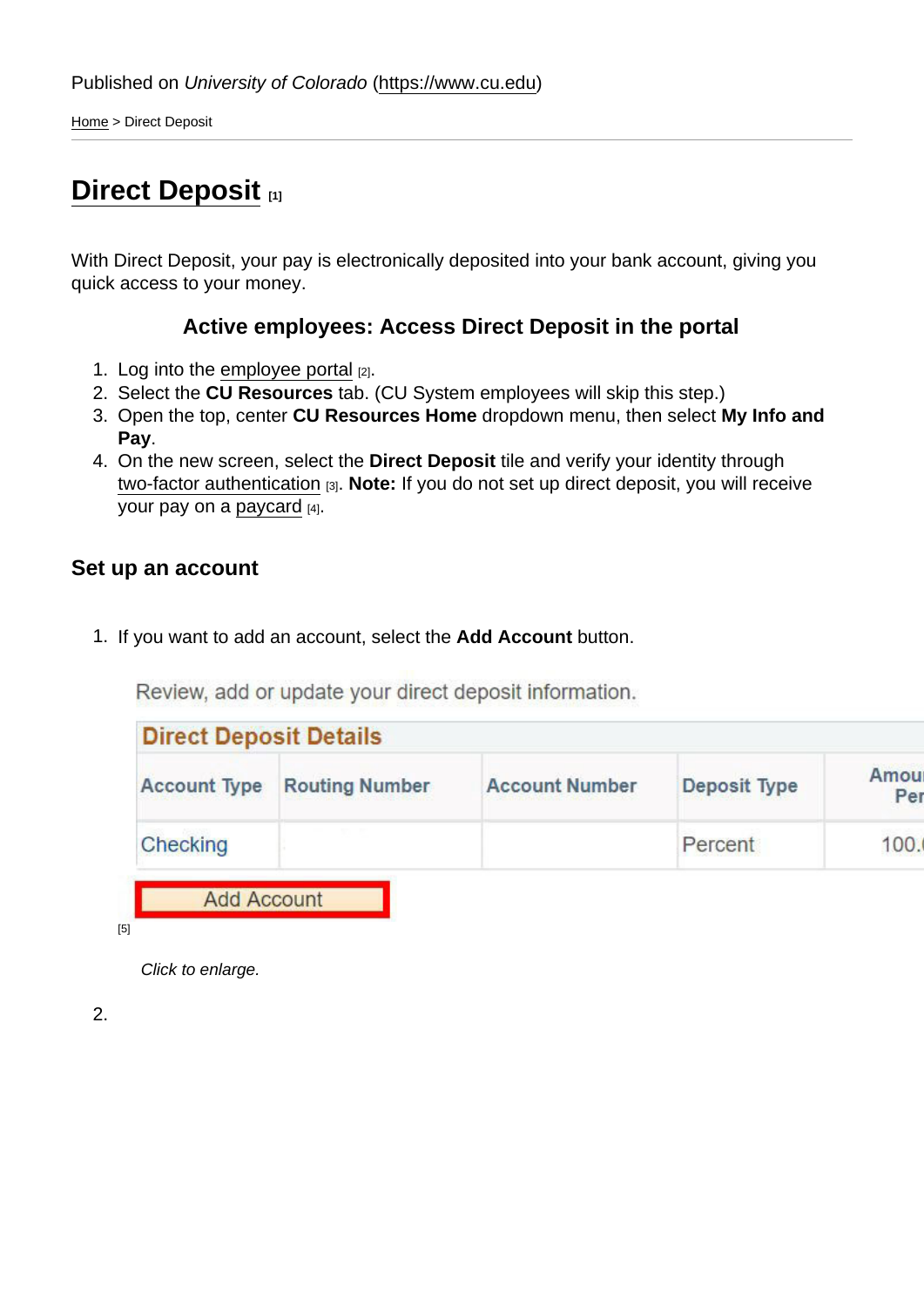| Routing<br><b>Number</b>         | View Check Example                     |
|----------------------------------|----------------------------------------|
| <b>Distribution Instructions</b> |                                        |
| <b>Account Number</b>            |                                        |
| <b>Retype Account Number</b>     |                                        |
| *Account Type                    | ₩                                      |
| *Deposit Type                    |                                        |
| <b>Amount or Percent</b>         |                                        |
| *Deposit Order                   | (Example: 1 = First Account Processed) |

Click to enlarge.

3. **Enter a routing and account number**. We recommend verifying these numbers with your bank, as routing numbers on bank statements and deposit slips are often invalid for direct deposit. If this information is incorrect, your paycheck may be delayed.

[6]

- 4. Identify the account type by choosing **Checking** or **Savings**.
- 5. Select **Balance of Net Pay** for Deposit Type.

| Account<br><b>Type</b> | <b>Routing Number</b> | <b>Account Number</b> | <b>Deposit Type</b>          | <b>Amount or Deposit</b><br><b>Percent Order</b> |     | Edit | Remove |
|------------------------|-----------------------|-----------------------|------------------------------|--------------------------------------------------|-----|------|--------|
| Checking               |                       |                       | <b>Balance of</b><br>Net Pay |                                                  | 999 |      |        |

[7]

Click to enlarge.

- 6. Leave **Amount/Percent** blank if you want your entire check in one account.
- 7. Enter the number **1** for Deposit Order. The deposit order will default to 999 after saving the information.
- 8. Click **Save**. For changes to apply to your next paycheck, they must be saved the day before payroll is processed. See the payroll calendar [8] for processing dates. **Note:** You will only be able to save your changes once a day. If you need to save again, you must do so after midnight.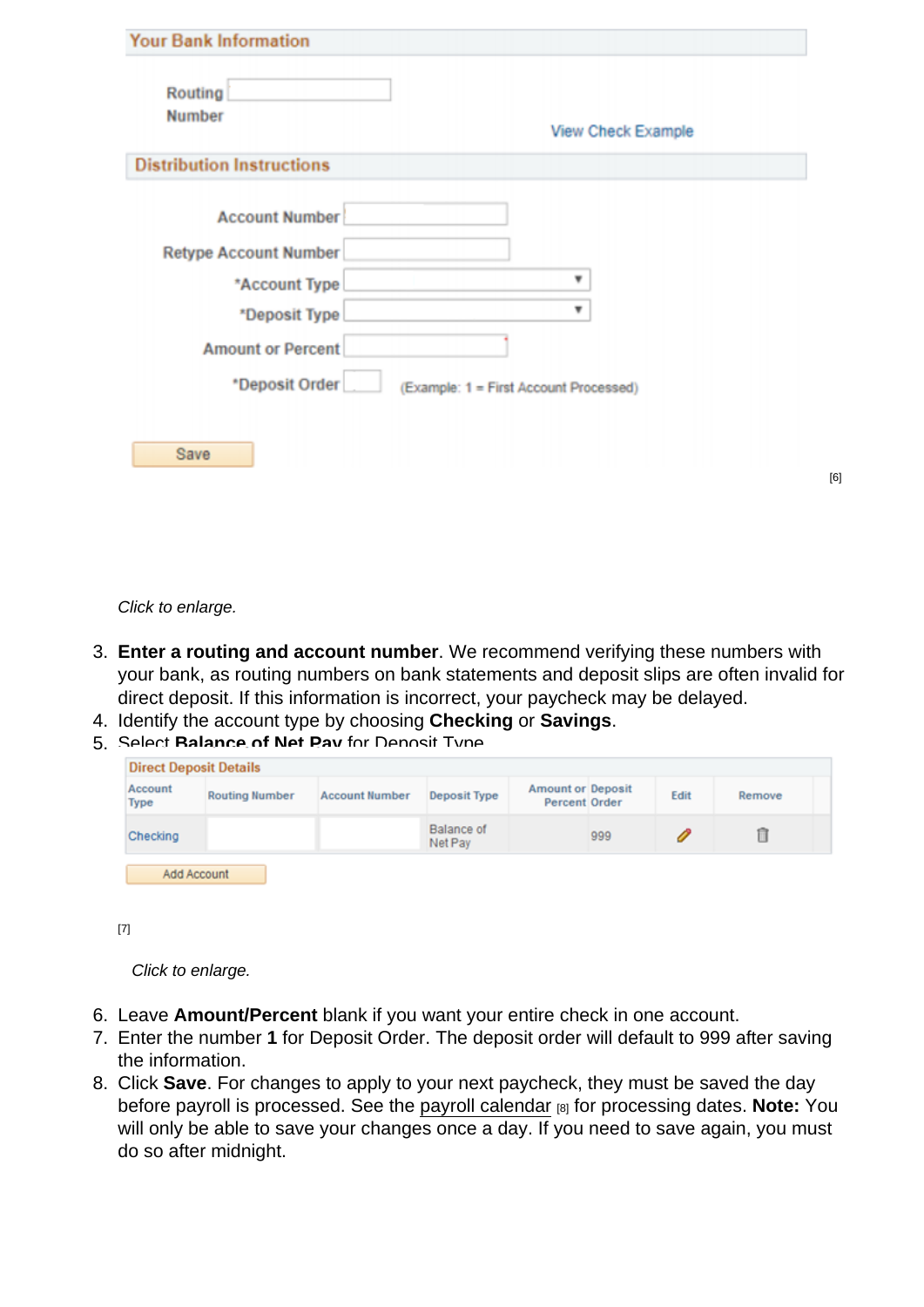**Want to split your direct deposit into multiple accounts? Scroll down to view instructions below.** 

#### **Edit an account**

1. To edit current account information, select the **Pencil** icon next to the account you would like to edit.

**Direct Deposit Details** Amou **Account Type Routing Number Account Number Deposit Type** Per Checking Percent 100. **Add Account Click to enlarge.**<br>**Your Bank Information**  $2.$  Routing  $\frac{1234567}{ }$  behange. **Number** View Check Example **Distribution Instructions** Account Number 987654321 Retype Account Number 987654321 \*Account Type Checking  $\pmb{\mathrm{v}}$ \*Deposit Type Balance of Net Pay  $\overline{\mathbf{v}}$ **Amount or Percent** \*Deposit Order<sup>1</sup> (Example: 1 = First Account Processed) Save

[9]

Review, add or update your direct deposit information.

Click to enlarge.

3. Click **Save**. **Note:** You will only be able to save your changes once a day. If you need to save again, you must do so after midnight.

#### **Remove an account**

1. If you have closed an account and do not want to set up another one, select the **Trashcan**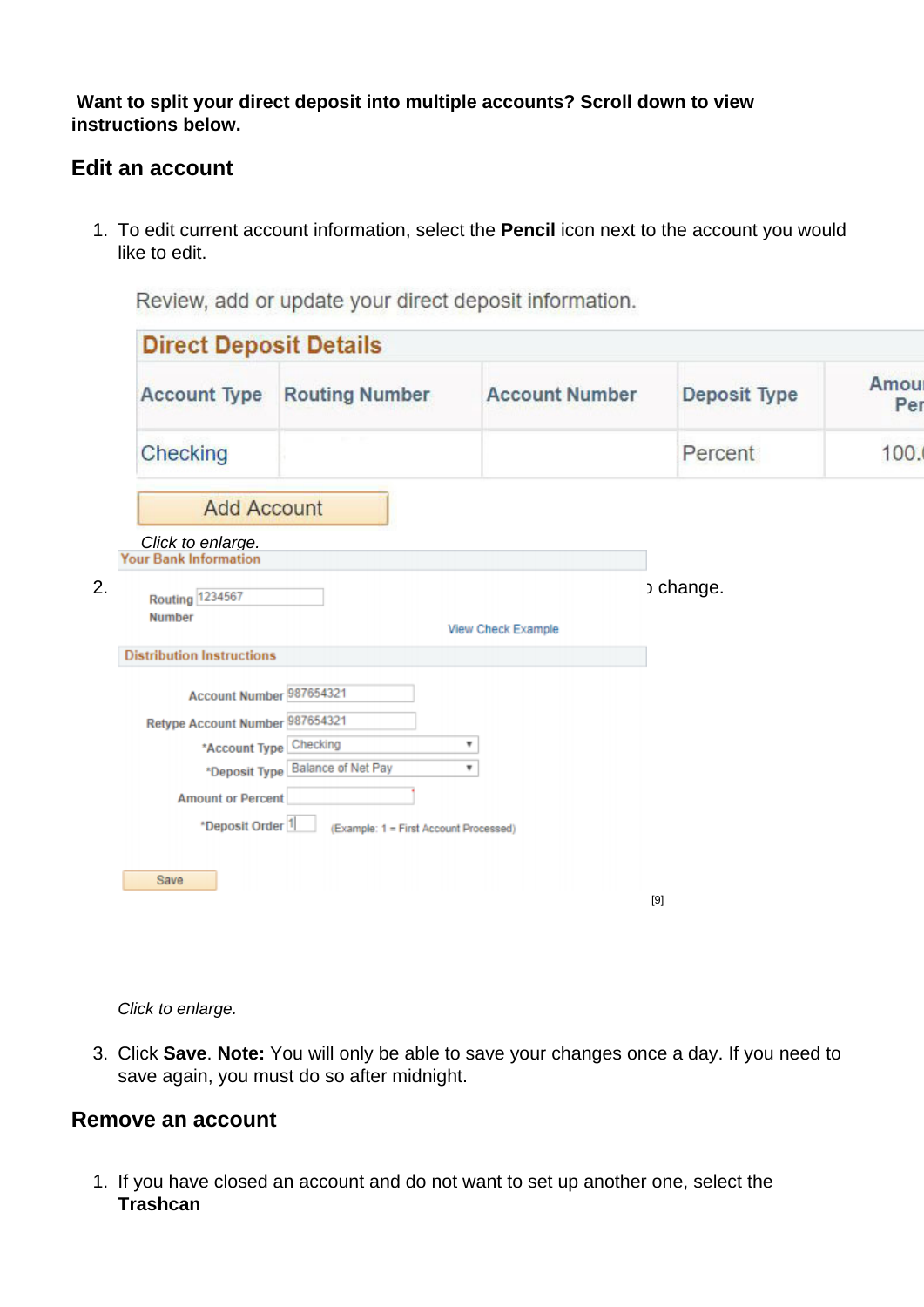icon next to the account you would like to remove.

Review, add or update your direct deposit information.

| <b>Direct Deposit Details</b> |                       |                       |              |             |
|-------------------------------|-----------------------|-----------------------|--------------|-------------|
| <b>Account Type</b>           | <b>Routing Number</b> | <b>Account Number</b> | Deposit Type | Amou<br>Per |
| Checking                      |                       |                       | Percent      |             |
| <b>Add Account</b>            |                       |                       |              |             |
| $[10]$                        |                       |                       |              |             |

Click to enlarge.

# <sup>2.</sup> Delete Confirmation

|              | Are you sure you want to delete this Deposit Account: |  |
|--------------|-------------------------------------------------------|--|
| Yes - Delete | No - Do Not Delete                                    |  |
|              |                                                       |  |

[11]

Click to enlarge.

## **Split your direct deposit into multiple accounts**

When setting up direct deposit, you can set up more than one account to receive a specified amount of your paycheck.

**Please note:** Procurement disperses travel reimbursements to the deposit type marked Balance of Net Pay. If there is not an account coded Balance of Net, it will disperse to the account set to the highest percentage.

1. To change the amount per account, click **Edit** for the account you would like to change.

Review, add or update your direct deposit information.

| <b>Direct Deposit Details</b> |                       |                       |                     |             |
|-------------------------------|-----------------------|-----------------------|---------------------|-------------|
| <b>Account Type</b>           | <b>Routing Number</b> | <b>Account Number</b> | <b>Deposit Type</b> | Amou<br>Per |
| Checking                      |                       |                       | Percent             | 100.        |
| <b>Add Account</b>            |                       |                       |                     |             |